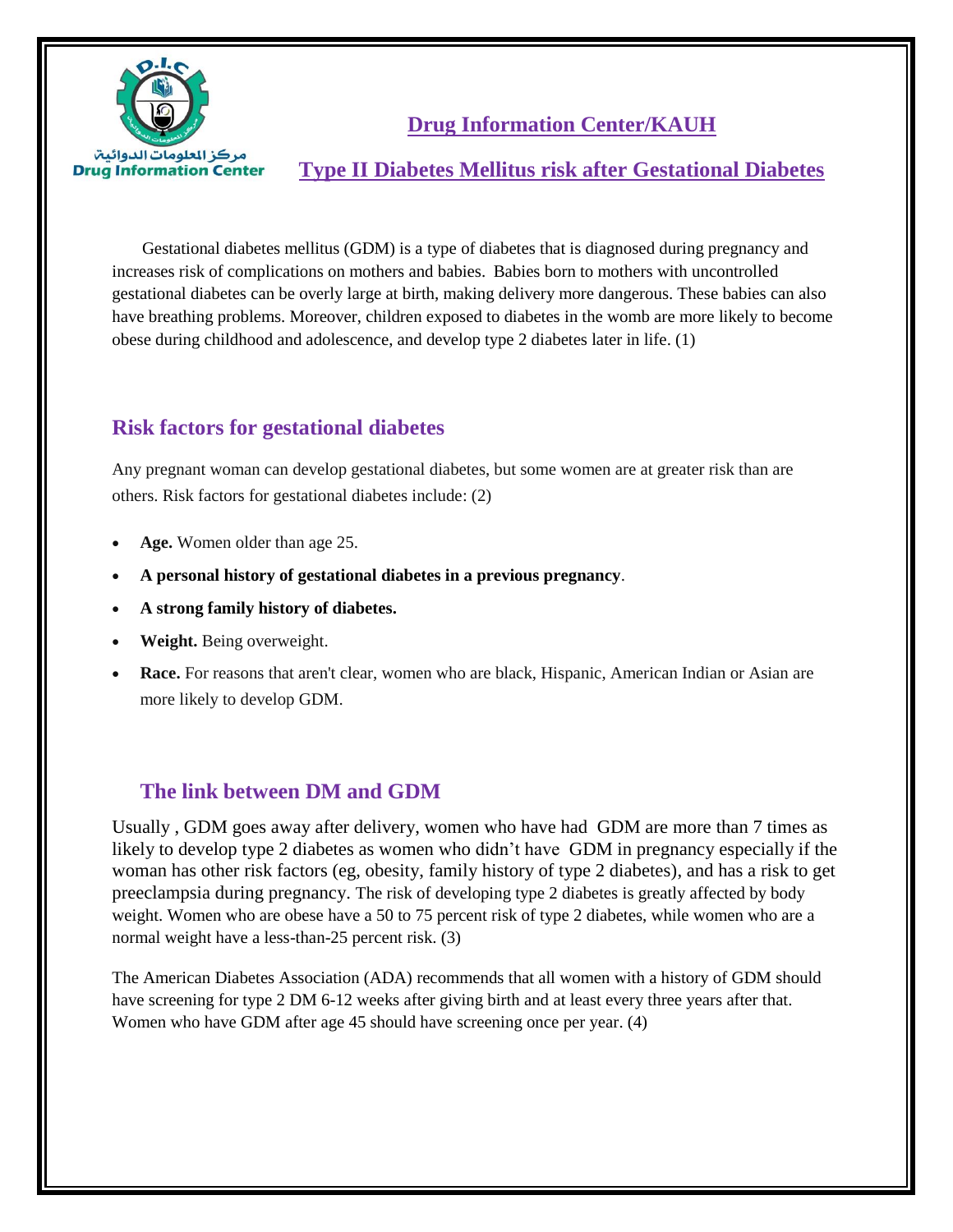# **Lowering the risk of getting DM after GDM**

The American Diabetes Association (ADA) suggests many points in order to reduce the risk of getting DM after GDM like:

- 1- Losing weight, and achieving ideal body weight.
- 2- Physical activity by making regular exercises.
- 3- Breastfeeding.
- 4- Regular testing: women with a history of GDM should have screening for type 2 DM 6-12 weeks after giving birth and at least every three years after that. Women who have GDM after age 45 should have screening once per year.